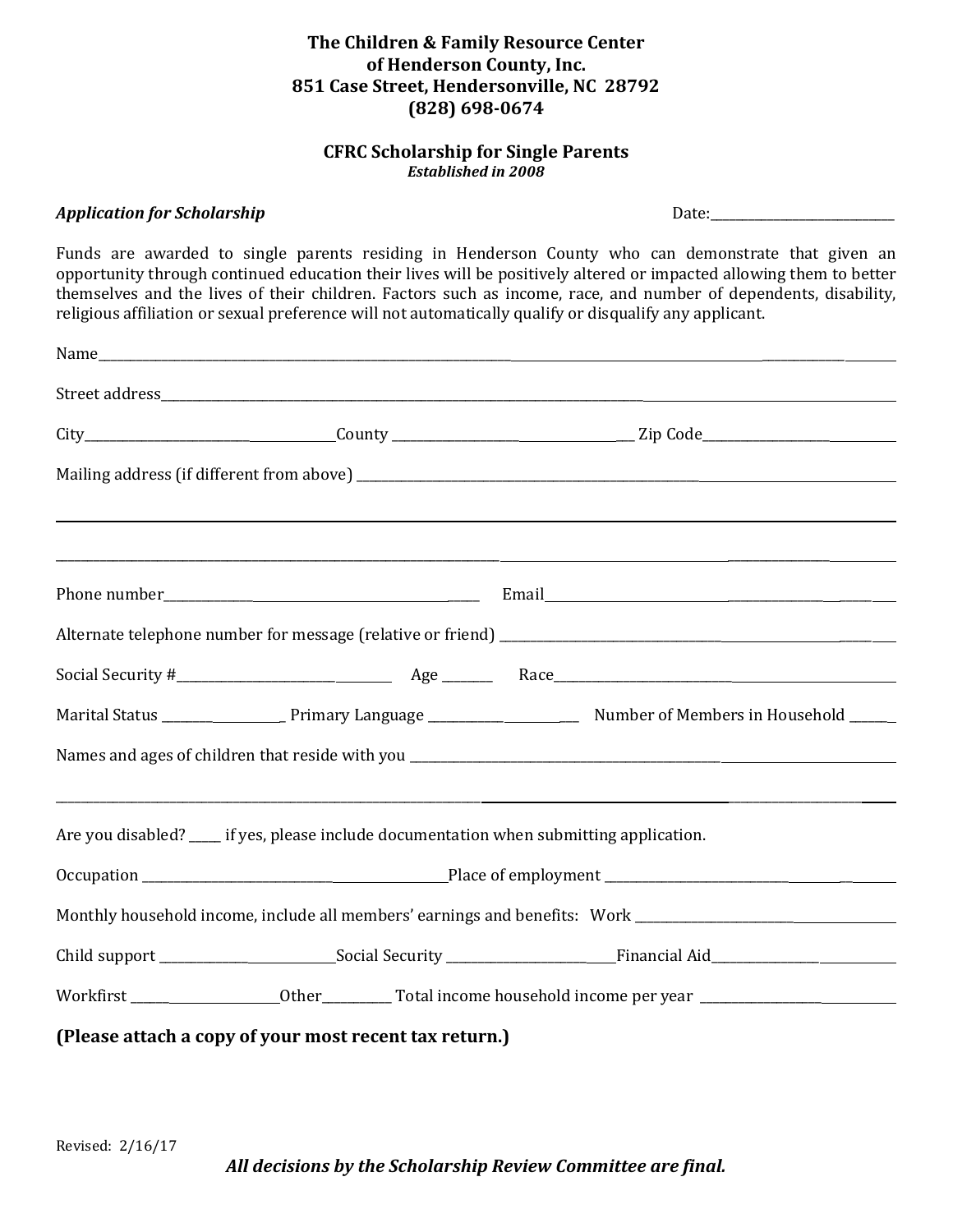| Have you received financial assistance for education in the past?______If so, when and why?                          |
|----------------------------------------------------------------------------------------------------------------------|
| ,我们也不会有什么。""我们的人,我们也不会有什么?""我们的人,我们也不会有什么?""我们的人,我们也不会有什么?""我们的人,我们也不会有什么?""我们的人                                     |
|                                                                                                                      |
| ,我们也不会有什么。""我们的人,我们也不会有什么?""我们的人,我们也不会有什么?""我们的人,我们也不会有什么?""我们的人,我们也不会有什么?""我们的人                                     |
|                                                                                                                      |
| <u> 1989 - Jan Samuel Barbara, margaret amerikan bahasa di sebagai bahasa di sebagai bahasa di sebagai bahasa di</u> |
|                                                                                                                      |
| Specific amount of request _____________                                                                             |
| Have you tried to obtain help from any other source? If yes, please describe outcome.                                |
| What else you can tell us about yourself that would help us better understand your situation and why you need a      |
| scholarship? Write on the Back of this page if you need more room.                                                   |
|                                                                                                                      |
|                                                                                                                      |
|                                                                                                                      |
| How did you hear about the CFRC Scholarship for Single Parents?                                                      |
|                                                                                                                      |